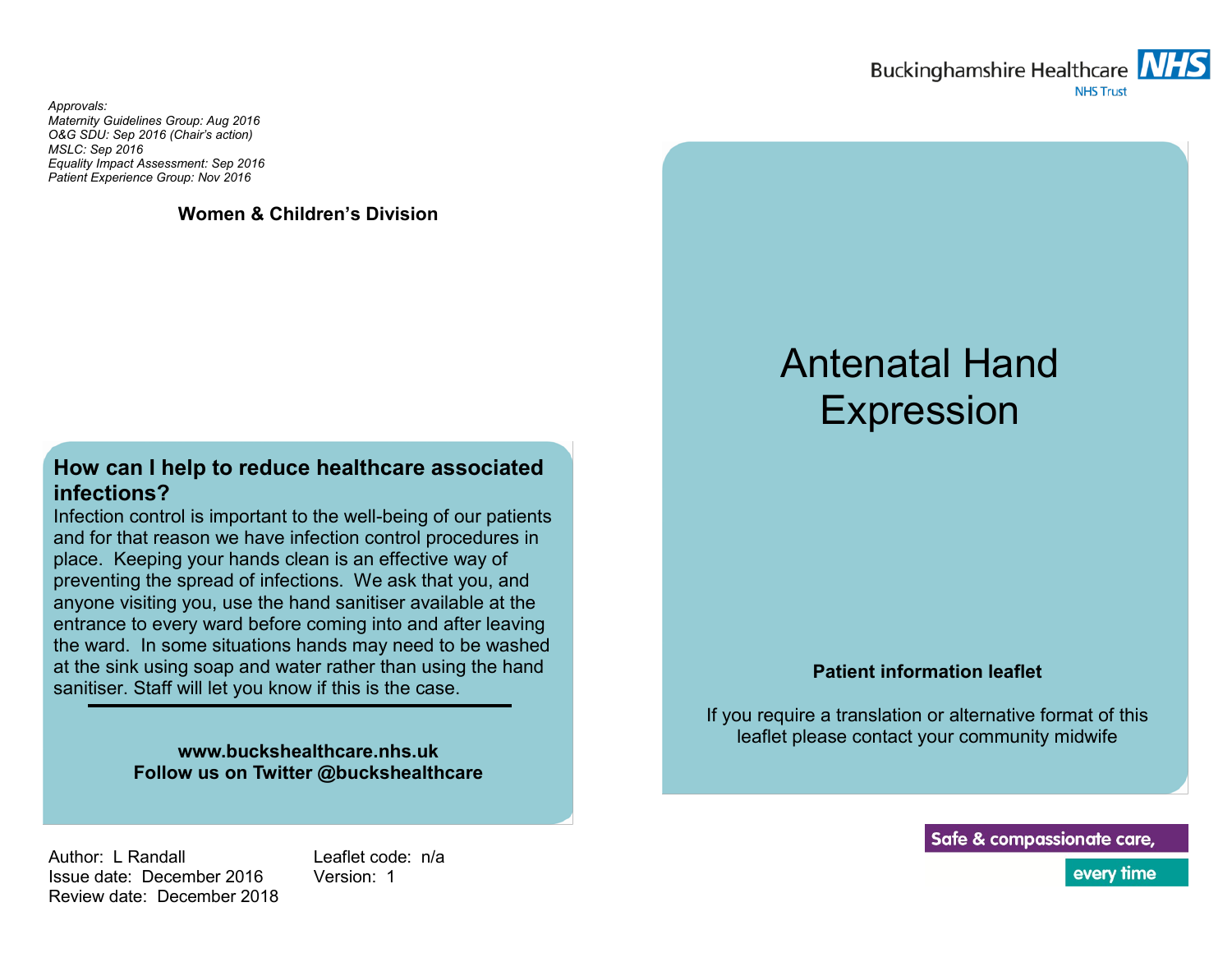#### **What is antenatal hand expression?**

This means expressing your breast milk in the final few weeks of pregnancy before your baby arrives.

Colostrum is a thick, rich, breast milk substance which is perfectly designed to protect and nourish your baby in the first few days of their lives. It is particularly rich in immunological properties which helps to boost your baby's immune system and protect your baby against allergy and disease. Colostrum also helps your baby to pass meconium (the first bowel movement) which helps to prevent jaundice.

This first breast milk is produced from 16 to 20 weeks of pregnancy. Some women may find that they leak milk in pregnancy whereas other women do not. Both are normal and will not affect a woman's ability to successfully breastfeed.

The importance of exclusive breastfeeding for all babies is well established by research. Some newborn babies may experience difficulties with breast feeding, or maintaining their blood sugar levels, in the first few days after birth. By hand expressing and storing colostrum in pregnancy, if your baby has these difficulties, they can be supplemented with your own milk. Research shows that colostrum stabilises blood sugar levels in babies better than artificial milk.

You can express colostrum from 36 weeks pregnant, however if you are leaking before this time you can collect your colostrum in a sterile syringe. You may find it useful to talk to your Community Midwife; Diabetes Midwife or Infant Feeding Midwife. They can give you some equipment and guidance to get you started.

## **Advantages to expressing colostrum in pregnancy**

When women express colostrum in pregnancy, research has shown that they:

We continually strive to improve the quality of information given to patients. If you have any comments or suggestions regarding this information booklet, please contact:

Head of Midwifery Women & Children's Division Buckinghamshire Healthcare NHS Trust Stoke Mandeville Hospital Mandeville Road Aylesbury **Buckinghamshire** HP21 8AL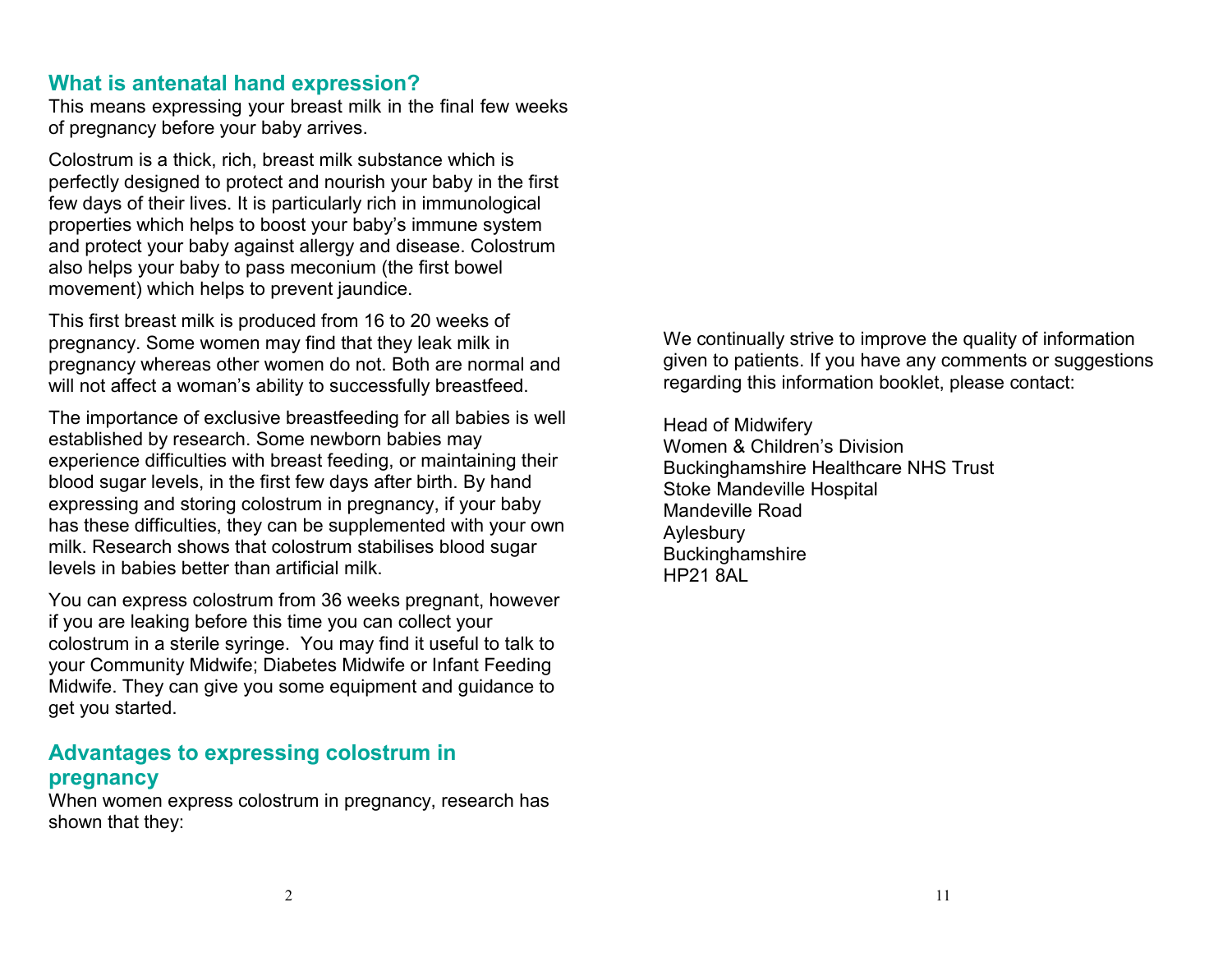#### **When my baby is born**

At birth, you and your baby should be given uninterrupted skinto-skin contact to initiate breastfeeding as soon as possible (usually within the first 90 mins). Ideally your baby will breast feed well soon after birth and frequently at the breast so that your expressed colostrum remains unused!

However, some babies may need to be fed regularly (to maintain their blood sugars) or if baby has any difficulties with breastfeeding, you should be offered any on-going support to help solve these difficulties, and you may now want to use some of your stored colostrum. Ward staff will show you how to give your colostrum to your baby.

You will also be encouraged to continue to express your colostrum regularly, until baby is feeding effectively at the breast, to help establish your breast milk supply and provide the best milk for your baby.

We hope that you will find the process of expressing breast milk in pregnancy a positive one, providing you with reassurance and back-up if establishing breastfeeding is more challenging. We hope you will have learnt more about how your breasts work and that hand expressing in pregnancy will help you confidently breastfeed your baby!

## **Useful Contact Numbers**

| <b>Breastfeeding Midwife</b>           | 01296 315799 |
|----------------------------------------|--------------|
| <b>Community Midwives Office (SMH)</b> | 01296 316120 |
| Community Midwives Office (WH)         | 01494 425172 |

- Gain more confidence in how their breasts work prior to having a baby
- Establish a 'full supply' of breast milk more quickly
- Have increased confidence to breastfeed
- Have increased confidence in the skill of hand expressing breast milk.

Most women can hand express in pregnancy but there are certain groups of mothers and babies for whom antenatal expression of colostrum may be particularly beneficial:

- Babies at risk of hypoglycaemia or feeding difficulties
- Babies of mothers with diabetes
- Very small or growth restricted babies
- Babies of mothers taking beta blocker medication e.g. Labetalol
- Babies with a cleft lip/palate or other congenital abnormality, such as Down's Syndrome
- **Babies who are known in pregnancy to need care in the** Neonatal Unit
- Babies who are twins or triplets

There are certain women with medical or obstetric history that can make establishment of exclusive breastfeeding more challenging. Some other women have medical conditions, such as Multiple Sclerosis, which are actively improved by breastfeeding.

- Any form of Diabetes
- Polycystic ovary syndrome
- Breast hypoplasia
- Previous breast surgery
- Planned caesarean section

## **Diabetes and allergic conditions**

Mothers with a family history of dairy intolerance, inflammatory bowel disease or diabetes, are more likely to have babies who develop these conditions if they are exposed to the cows' milk protein in artificial milk early in infancy.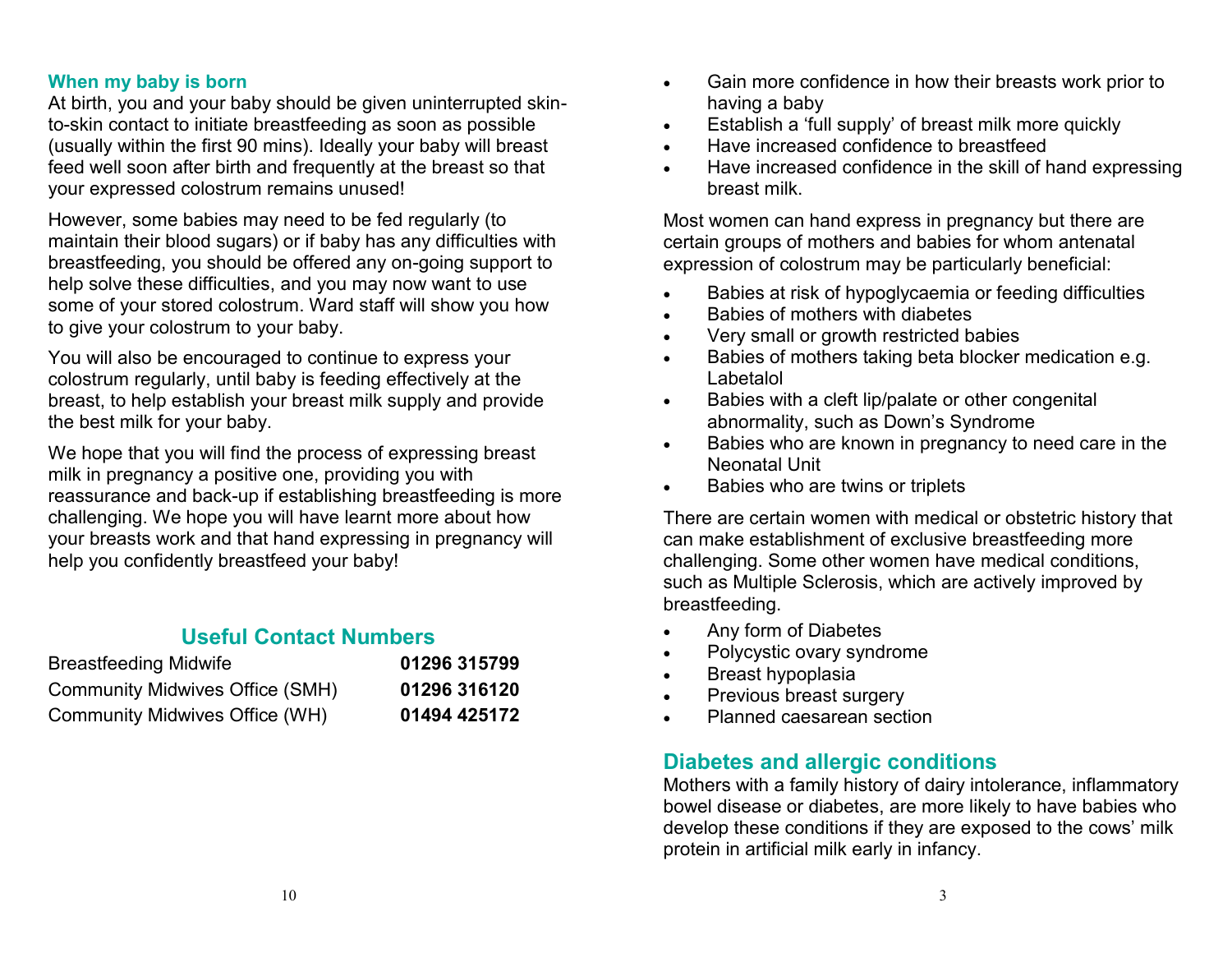#### **It is particularly important for mothers with diabetes to avoid giving their baby formula milk if at all possible until the baby is at least 6 months old.**

Women with gestational diabetes are less likely to go on to develop diabetes in later life if they breastfeed their babies.

Women with diabetes should monitor their blood sugar levels carefully if they express colostrum antenatally. They may need to adjust their insulin and food intake accordingly.

## **Are there women who shouldn't express colostrum in pregnancy?**

There is no evidence that daily hand expression of colostrum can trigger labour for women who are not known to be at risk of premature labour.

However, the following women should be advised to not actively express colostrum until term gestation:

- Women with threatened/actual premature labour
- Women with a shortened cervix
- Multiple pregnancy before 36/40 weeks
- Women with a cervical suture to protect against premature labour

If you experience any uterine contractions during expressing, you should stop. If these continue, contact your Midwives.

## **How do I hand express my colostrum in pregnancy?**

### **Preparation**

**To prevent cross infection please:**

- Wash your hands thoroughly prior to hand expressing.
- Your breasts need only be washed once a day (avoid soap which can irritate and dry the nipples causing soreness).

#### Collecting

It is best to collect colostrum in either small sterile syringes or pots with lids. Once the syringe is filled with colostrum, insert it back into its original package and label it with the date and time

| Storing         |                                                                            |
|-----------------|----------------------------------------------------------------------------|
| Room            | Can be kept in a sealed container at<br>room temperature for up to 6 hours |
| Fridge          | Can be kept at the back of a fridge<br>[4°C or lower] for up to 5 days     |
| Ice compartment | Can be stored in an ice compartment<br>of a fridge for 2 weeks             |
| Deep freezer    | Can be stored in a deep freezer<br>[18°C or lower] for 6 months            |
|                 |                                                                            |

#### Defrosting

Defrost frozen milk in the fridge overnight (over approximately 12 hours)

Use as soon as possible after thawing

Milk may be warmed to body temperature by standing the container in warm water for a few minutes. Do NOT use a microwave as this can cause 'hot spots'

NEVER refreeze previously frozen milk

The Breastfeeding Network (2009)

## **Transporting your expressed colostrum**

It is best to freeze your colostrum as you collect it at home and bring it into hospital at the time it is needed.

Use a cool bag with an ice pack for transporting it into hospital and ask a Midwife to put it in the designated fridge as soon as possible on arrival. Frozen colostrum must be used within 12hours of thawing so to avoid wasting colostrum that has thawed but not used, it is best to only bring in a few syringes at a time.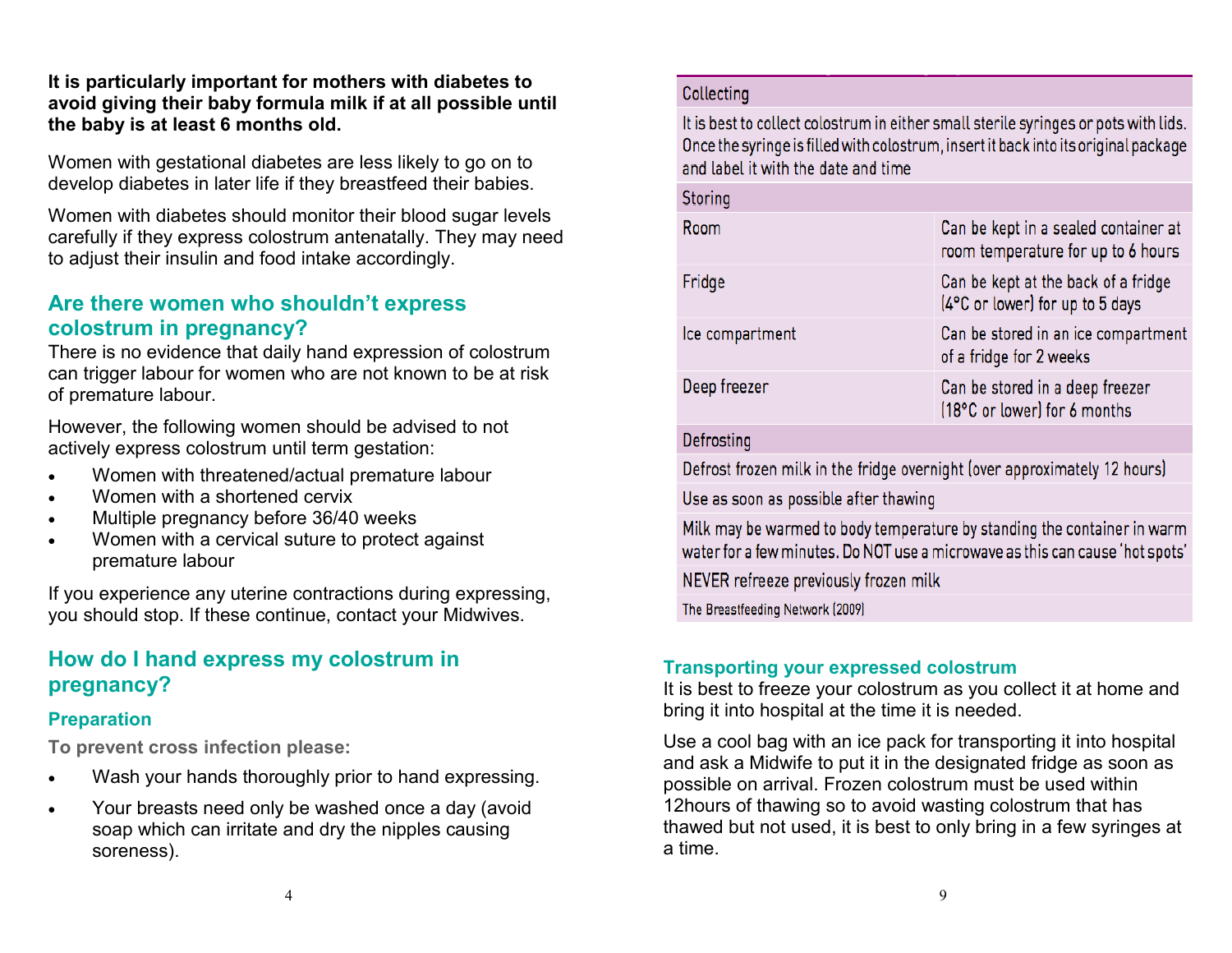able to express once your baby is born.

**Tips to help expressing:**

- Try expressing after a warm bath or shower
- Hold warm flannels on your breasts to increase circulation
- Relax!
- Massage your breasts gently before expressing
- Have a scan image of your baby close by

## **What do I need?**

You can ask your Community Midwife or Diabetes Midwife for a few sterile syringes to get started. More syringes can be bought in pharmacies or online. 1 ml syringes are best initially.

## **How much should I collect?**

Collect as much as you would like to and are able to. Bear in mind that a newborn baby's tummy is the size of a small marble at birth.

## **Storage of antenatal colostrum**

There is benefit to the process of expressing colostrum, regardless of whether you choose to store it for the arrival of your baby. However, many women find satisfaction and security in knowing that they have a 'back up' supply of colostrum in case their baby needs it.

Place the syringe in which you have collected colostrum back into its wrapper, and put into a sealable plastic bag (e.g. sandwich or freezer bag). Chill or freeze straight away.

 Have a sterile container for collecting milk, e.g. cup, bottle, wide-necked container or syringe (might be more useful for collecting small amounts of colostrum to ensure that as little as possible is lost).

Facilitation of milk flow by encouraging OXYTOCIN release ('let down' reflex)

You should find a warm, private and relaxing environment.

You can gently massage all areas of your breasts for a few minutes prior to expressing (see diagram below for suggested techniques), being careful to avoid sliding your fingers along the breast as this can cause skin damage.

You can gently roll the nipple between your first finger and thumb.

Some women find putting warm flannels to the breasts (or warm water whilst in bath or shower) before expressing can help.





Move fingertips in gentle circular movements

Gently roll closed fist over the breast towards the nipple